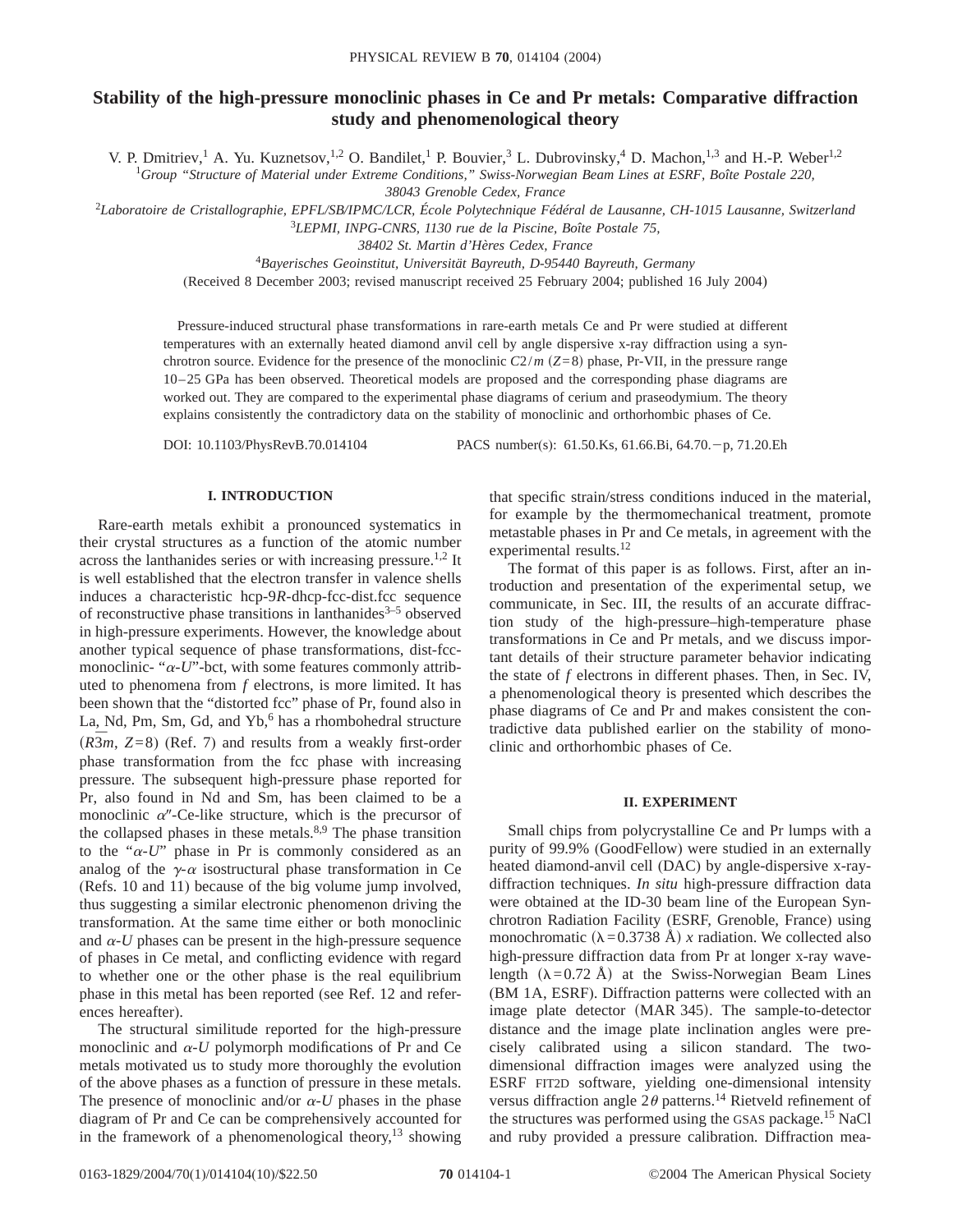

FIG. 1. Diffraction pattern and respective Rietveld fit of  $\alpha$ <sup>*n*</sup>-Ce at 12.4 GPa with  $V=21.851 \text{ Å}^3/\text{at}$ . The cross symbols represent experimental data; the solid line running through the data refers to the calculated pattern. The corresponding difference curve is plotted below the diagram. The tick marks indicate the peak positions for the  $\alpha$ <sup>"</sup>-Ce (bottom) and the CeO (top) structures.

surements were performed up to a maximum pressure of 46 GPa in the case of Pr, and up to 22 GPa in experiments with Ce. In order to prevent oxidation, samples were loaded in DAC either with silicon oil or under a dry argon gas atmosphere.

#### **III. RESULTS**

### **A. Cerium**

A mixture of dhcp ( $P6_3/mmc$ ,  $Z=4$ ) and fcc ( $Fm\overline{3}m$ ,  $Z$  $=1$ ) phases of Ce, as obtained from the supplier, was transformed into a pure fcc phase,  $\gamma$ , in DAC after loading of the sample without a pressure-transmitting medium and slight compression. In full agreement with the published data, the  $\gamma$ -to- $\alpha$  (fcc-fcc') isostructural phase transition occurs in Ce in the pressure range  $0.6-1.0$  GPa. The  $\alpha$ -Ce phase then transforms to the monoclinic  $\alpha''$ -Ce phase ( $C2/m$ ,  $Z=2$ ) starting from 5.3 GPa. Further pressure increase results, at *P*=12.5 GPa, in the appearance of weak diffraction peaks of the body-centered-tetragonal (bct) structure  $(I4/mmm, Z=1)$ . The pressure range of the transformation from  $\alpha$ <sup>"</sup>-Ce to bct-Ce extends to 17.7 GPa.

The previously reported monoclinic  $\alpha''$ -Ce structure<sup>12</sup> gives a good trial for the Rietveld refinement of the diffraction pattern, as shown in Fig. 1. The traces of contaminating phases can be distinguished in Fig. 1 as well. A structure indexed with the fcc lattice has a lattice parameter close to that reported for the intermediate space between a  $\gamma$ (fcc) and  $\alpha$ (fcc') "int-fcc" structure.<sup>12,16</sup> Some observations suggest that this phase results from the Ce metal oxidation. In our experiments, the int-fcc was seen in all diffraction patterns with a smooth variation of the cubic lattice parameter as a function of pressure. The phase transitions in Ce produce no remarkable effects on the diffraction peaks attributed to this phase. At pressures above the  $\gamma$ -to- $\alpha$  isostructural phase transition, the int-fcc phase was well resolved, and the Birch-Murnaghan equation of state fitted to high-pressure data gives the lattice parameter extrapolated to ambient pressure



FIG. 2. Atomic volume of Ce metal as a function of increasing pressure. Solid circles, cubic  $\gamma$ -Ce; open circles, cubic  $\alpha$ -Ce; triangles, monoclinic  $\alpha$ "-Ce; diamonds, tetragonal Ce; squares, CeO.

of  $5.092 \pm 0.005$  Å (see Fig. 2). This value is in good agreement with the lattice parameter *a*=5.089 Å reported for the monoxide CeO, synthesized at high pressure and high temperature.<sup>17</sup> It is worth noting the existence of the metal monoxide already in the "virgin" samples obtained from the supplier. Neither additional oxidation nor any other chemical reaction was observed in our experiments.

The experiments with Ce samples loaded with silicon oil as a pressure-transmitting medium have resulted in an identical sequence of phase transitions with almost the same values of pressures for the phase transformations as in previous experimental conditions. The isostructural  $\gamma$ -to- $\alpha$  phase transition in Ce metal occurs between 1.0 and 2.1 GPa. In this pressure range, silicon oil provides hydrostatic conditions of compression. The high-pressure monoclinic  $\alpha''$  phase appears at 5.8 GPa and then coexists with the bct phase starting from 14.1 GPa. Analogously to nonhydrostatic pressure conditions, weak traces of the same contaminating phases, including int-fcc, were observed on powder diffraction patterns. Both methods of cell loading evidenced no phase with the  $\alpha$ -*U*–type structure in Ce. Figure 2 shows the atomic volume behavior of Ce metal in the studied pressure range.

In order to induce in Ce the transition to the  $\alpha$ -U–type phase, as it might follow from the annealing experiments in Ref. 12, we carried out the high-pressure diffraction measurements at elevated temperature. The pressure cell, loaded without a pressure medium, was heated slowly by an external heating element up to 473 K. During the temperature increase, the pressure was kept in the range of 0.3–0.5 GPa. At 0.5 GPa and 473 K, the diffraction pattern exhibits only three strong peaks belonging to  $\gamma$ -Ce.

Subsequent compression at 473 K results, at 1.5 GPa, in the volume-collapsed transition from the  $\gamma$ -Ce phase to the  $\alpha$ -Ce one. The single  $\alpha$  phase of Ce was stable up to 4 GPa. The image taken at 6 GPa revealed several very intense spots at  $2\theta$  values expected for the  $\alpha$ -*U* phase. No traces of  $\alpha$ <sup>"</sup>-Ce phase or any other phase of Ce (except impurities) were detected. The compression of the sample up to 10 GPa induced a gradual distortion of the intense spots from the  $\alpha$ -*U* phase of Ce into the inhomogeneous diffraction rings. We kept the sample at 473 K and 10 GPa for 10 h. No substantial changes were observed in the diffraction patterns during the time of annealing: a single  $\alpha$ -U phase of Ce was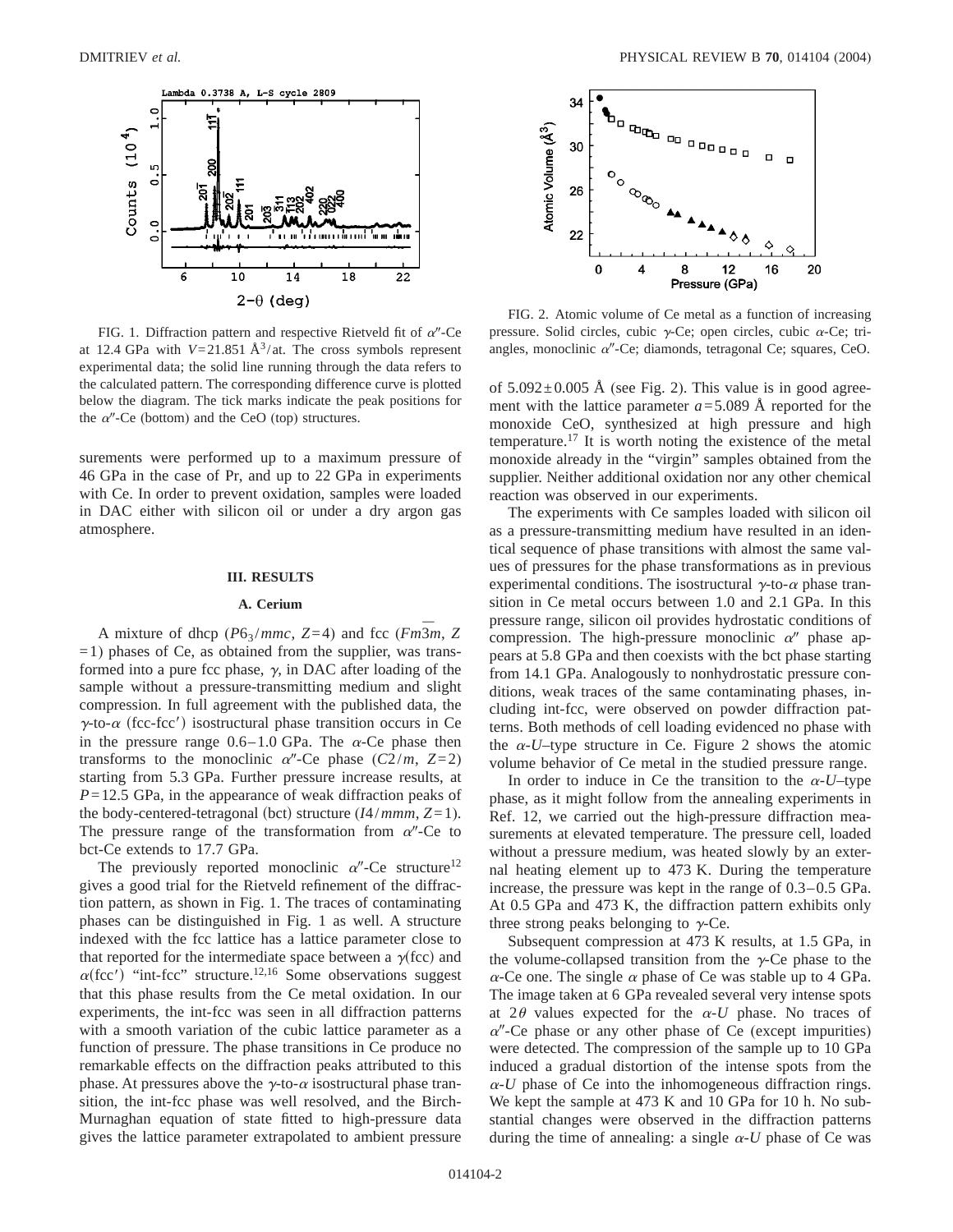present. Such observations correspond to the data of Ref. 12, where the two-phase  $\alpha''/\alpha$ -*U* mixture was observed at *P*  $\approx$  7 GPa and *T*=373 K, while the sample quenched from *P*  $\simeq$  10 GPa and *T*=473 K to *P*=5 GPa and *T*=300 K exhibited a fully transformed  $\alpha$ -U structure. Our results are therefore in very good agreement with the preceding studies,  $4,12,18$ and provide a reliable reference for the following experiments with Pr.

#### **B. Praseodymium**

The diffraction experiments on Pr disclose the sequence of pressure-induced phases dhcp $(Pr-I)-fcc(Pr-II)$ – dist.fcc(Pr−III). The diffraction peaks from the fcc structure appear at about 5.0 GPa. A two-phase mixture was observed up to 7.7 GPa, where the dhcp-to-fcc phase transformation was completed. The appearance of superlattice reflections characteristic for the rhombohedral phase was clearly seen at 8.1 GPa. The rhombohedral dist.fcc phase  $(R\overline{3}m, Z=8)$ is considered usually to be stable up to about 20 GPa.7,19 However, we have found that diffraction patterns can be satisfactorily fitted to the corresponding rhombohedral structure only up to about 12 GPa. A systematic and increasing misfit of simulated and experimental diffraction patterns was observed with pressure increasing above 12 GPa. One can see such a difference by comparing the diffraction patterns of Pr and rhombohedral Nd collected at pressures yielding identical atomic volumes [Figs. 3(a) and 3(b), respectively]. It should be noted that the authors of Ref. 20 have also encountered the difficulty of consistently fitting the patterns, near the Pr-III and Pr-IV phase boundary, to known Pr structures.

In search of a trial model for the new phase of Pr, first the monoclinic  $\alpha$ <sup>"</sup>-Ce type structure<sup>8</sup> was discarded [to compare, see Fig. 1 and Fig. 3(a)]. We were unable to index highpressure diffraction patterns of Pr with this latter structure. A detailed inspection of the diffraction patterns at pressures below and above the transition to the  $\alpha$ -U phase stable at higher pressure  $(P_{tr}=25 \text{ GPa})$  showed, for example, that the important monoclinic  $\alpha$ <sup>"</sup>-Ce structure reflection (202<sup> $\bar{2}$ </sup>) was not present. Instead, one can observe weak peaks related to the fcc lattice, already mentioned but kept nonindexed by the authors of Ref. 21. We believe that these peaks originate from the monoxide PrO. The high-pressure values of the lattice spacings of the corresponding structure extrapolated to the ambient pressure yield the lattice parameter  $a_c$  $=$  5.029 Å. This value is in very good agreement with the lattice parameter  $a_c = 5.031 \text{ Å}$  reported for the PrO structure.17 It is worth noting also a consistency in the PrO and CeO lattice parameters behavior (Figs. 2 and 4). Again, it should be underlined that no indication of either chemical reaction or oxidation was observed in our experiments with Pr as well.

In order to show more clearly the additional features that distinguish the diffraction patterns of the new structure of Pr and the rhombohedral dist.fcc structure, we carried out highpressure experiments at longer x-ray wavelength  $(\lambda)$  $=0.72$  Å). Figure 5 shows the diffraction patterns of Pr in the selected  $2\theta$  ranges at different pressures approaching the transition point to the  $\alpha$ -U phase.



FIG. 3. Diffraction patterns and Rietveld fits of (a) monoclinic structure of Pr described in the text (Pr-VII) at 19.1 GPa with *V*  $=$  21.969 Å<sup>3</sup>/at compared to (b) rhombohedral dist.fcc structure of Nd at 21.3 GPa with  $V=21.414 \text{ Å}^3/\text{at}$ . The tick marks in (a) indicate the calculated peak positions for (from bottom to top) Pr-VII, NaCl, and PrO structures.

The most striking effect of increasing pressure on the diffraction pattern of the rhombohedral structure is a variation of the intensity of the (006) and (202) reflections. One can conclude the evident evolution of the corresponding intensity ratio from  $I(006)/I(202)$  < 1 at 13 GPa [Fig. 5(a)] to a reversed  $I(006)/I(202)$  > 1 at 24.9 GPa [Fig. 5(c)]. Neither an increase of the rhombohedral distortion of the fcc phase nor the drastic change in the preferred orientation (which are



FIG. 4. Atomic volume of Pr metal as a function of increasing pressure: solid circles, dhcp; open circles, fcc; triangles, rhombohedral; open diamonds, monoclinic; inverted triangles,  $\alpha$ -U; solid diamonds, PrO. Crosses are the data points from Ref. 8.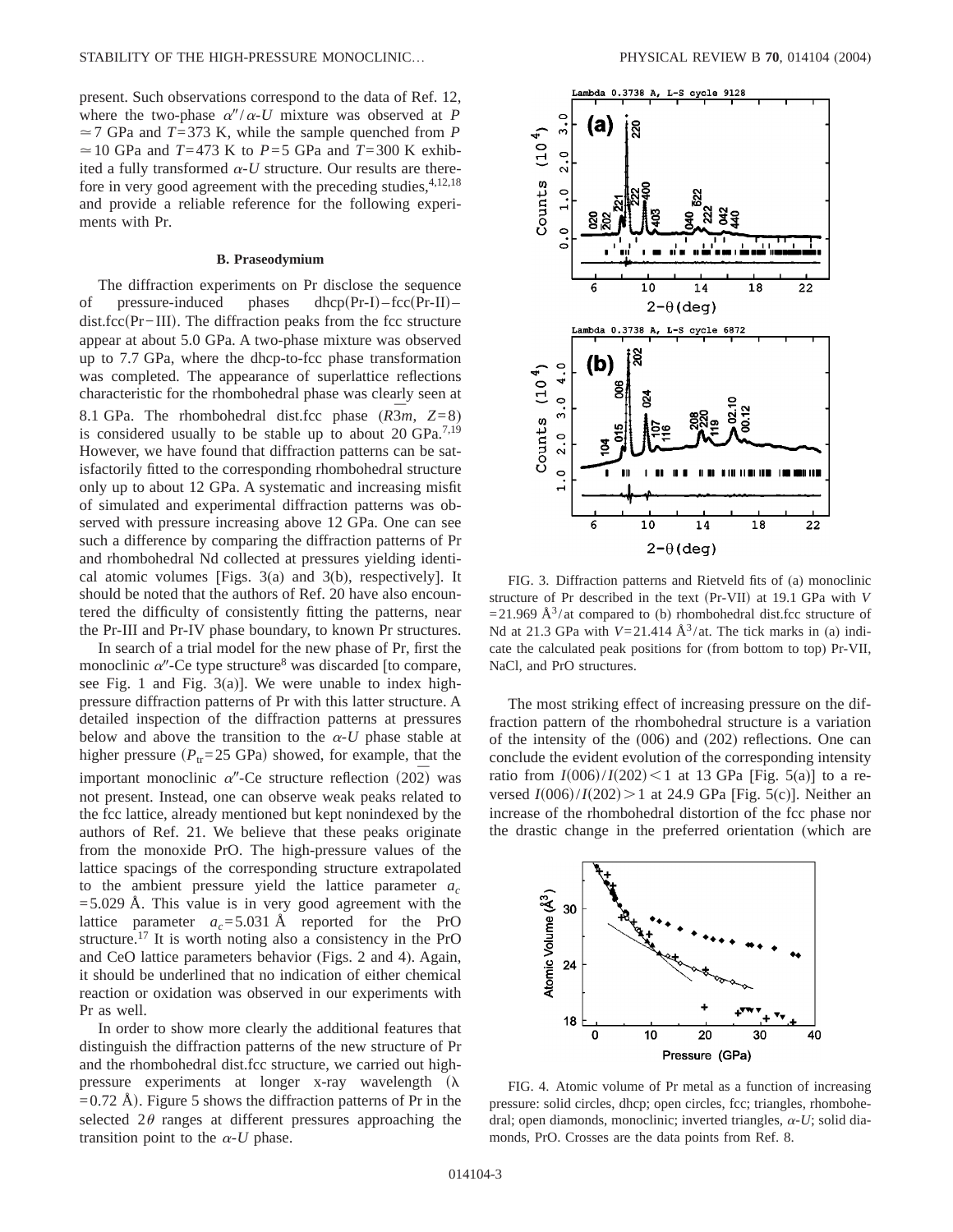

FIG. 5. Diffraction patterns from Pr metal  $(\lambda=0.72 \text{ Å})$  at increasing pressure: (a) 13.0, (b) 17.8, (c) 24.9 GPa. Solid lines correspond to the left-side intensity scales, dashed lines to the enlarged right-side ones. The tick marks indicate the calculated peak positions for the dist.fcc structure.

necessary to simulate the observed evolution of the intensity ratio) gives a satisfactory full-profile fit. The evident inconsistency relates also to positions of the (208) and (220) rhombohedral lattice reflections as shown in Fig. 5.

The above arguments led us to look for another candidate for the structure of Pr in the pressure range 12–25 GPa. Figure 3(a) shows the experimental diffraction pattern from Pr and the best full-profile fit with the monoclinic structure belonging to the *C*2/*m* space group and the unit cell lattice parameters:  $a_m = 10.984(2)$  Å,  $b_m = 6.3810(2)$  Å,  $c_m$ =6.275(3) Å and  $\beta$ =126.12(1)°. The Pr atoms occupy two fourfold positions and one general eightfold position with the atomic positional parameters:  $4(i)_{1}$ :  $(0.7149, 0, 0.2666)$ ,  $4(i)_2$ :  $(0.2338,0,0.2680)$ , and  $8(j)$ :  $(-0.0107,0.7589)$ ,  $0.2655$ ). At variance with the rhombohedral structure, the above monoclinic one, Pr-VII, gives good reliability indices  $(R<sub>wn</sub>=0.0383,$  goodness of fit equal to 1.62) even without a preferred orientation correction.<sup>22</sup> Figure 6 compares the embedding of the two monoclinic unit cells,  $\alpha''$ -Ce and Pr-VII, into the fcc and bcc lattices.

#### **C. Discussion**

Contradictory observations were reported on an intermediate phase located between the dist.fcc and the  $\alpha$ -U phase. On the one hand, the authors of Ref. 8 reported the existence in Pr of a phase, stable in the pressure range from 10 to 20 GPa, different from the rhombohedral dist.fcc. The corresponding diffraction patterns were indexed with a good fit to a monoclinic structure based on the *C*2/*m* symmetry and lattice parameters *a*=5.995 Å, *b*=3.182 Å, *c*=5.633 Å, and  $\beta$ =112.12° (four atoms per unit cell). However, only *d* spacings were fitted while the calculated intensities of diffraction



FIG. 6. The relationship between the face-centered (dashed lines), body-centered (dotted lines) cubic lattices, and monoclinic unit cells of Pr-VII (a) and  $\alpha''$ -Ce (b). **a**, **b**, and **c** are the basis vectors of the monoclinic Bravais lattice, and **C** is the centered vector. The face-centered-cubic cell is distorted by the reversed Bain deformation.

peaks showed regular deviations from those obtained experimentally.<sup>8</sup> On the other hand, recently published diffraction data,<sup>20</sup> collected at different pressures and temperatures in the same pressure range, showed no evidence of the existence of an intermediate phase. Our high-resolution data provide evidence that a monoclinic phase definitely exists in compressed Pr but its structure is different from the structure suggested in Ref. 8.

An important argument for the existence of a phase transition at  $P \approx 10$  GPa is provided by the equation of state of Pr plotted in Fig. 4 with data obtained in the present study and complemented by data from Ref. 8. One notes, in Fig. 4, an evident singularity at  $P \approx 10$  GPa in the atomic volume dependence plotted versus pressure. The existence of two different compressibilities is a clear indication of a structural change. It is useful also to note that an anomaly in the pressure behavior of the normalized intensity of the (105) superlattice reflection of the dist.fcc phase has already been observed in Pr in the same pressure range.<sup>19</sup>

The question arises as to the existence or the absence of an analogy between monoclinic phases observed in Ce and Pr metals. It is convenient to group the low-pressure phases of Ce into two types, relating to the state of the *f* electrons: (i) noncollapsed structures in which 4*f* electrons are localized, and (ii) collapsed structures with itinerant 4*f* electrons. The cubic  $\gamma$ -Ce has localized *f* shells while the other cubic  $\alpha$ , monoclinic  $\alpha''$ , and orthorhombic  $\alpha$ -*U* structures are considered to be showing electron delocalization effects. The principal indication of the *f*-electron state transformation in diffraction experiments is the atomic volume collapse observed, for example, at the  $\gamma$ -to- $\alpha$  isostructural phase transition. However, in view of the temperature-induced gradual crossover in Ce through the critical end point of the jumplike delocalization regime to the smooth valence variation regime, it appears more reasonable to underline, in our classification, an itinerant character of the 4*f* electrons themselves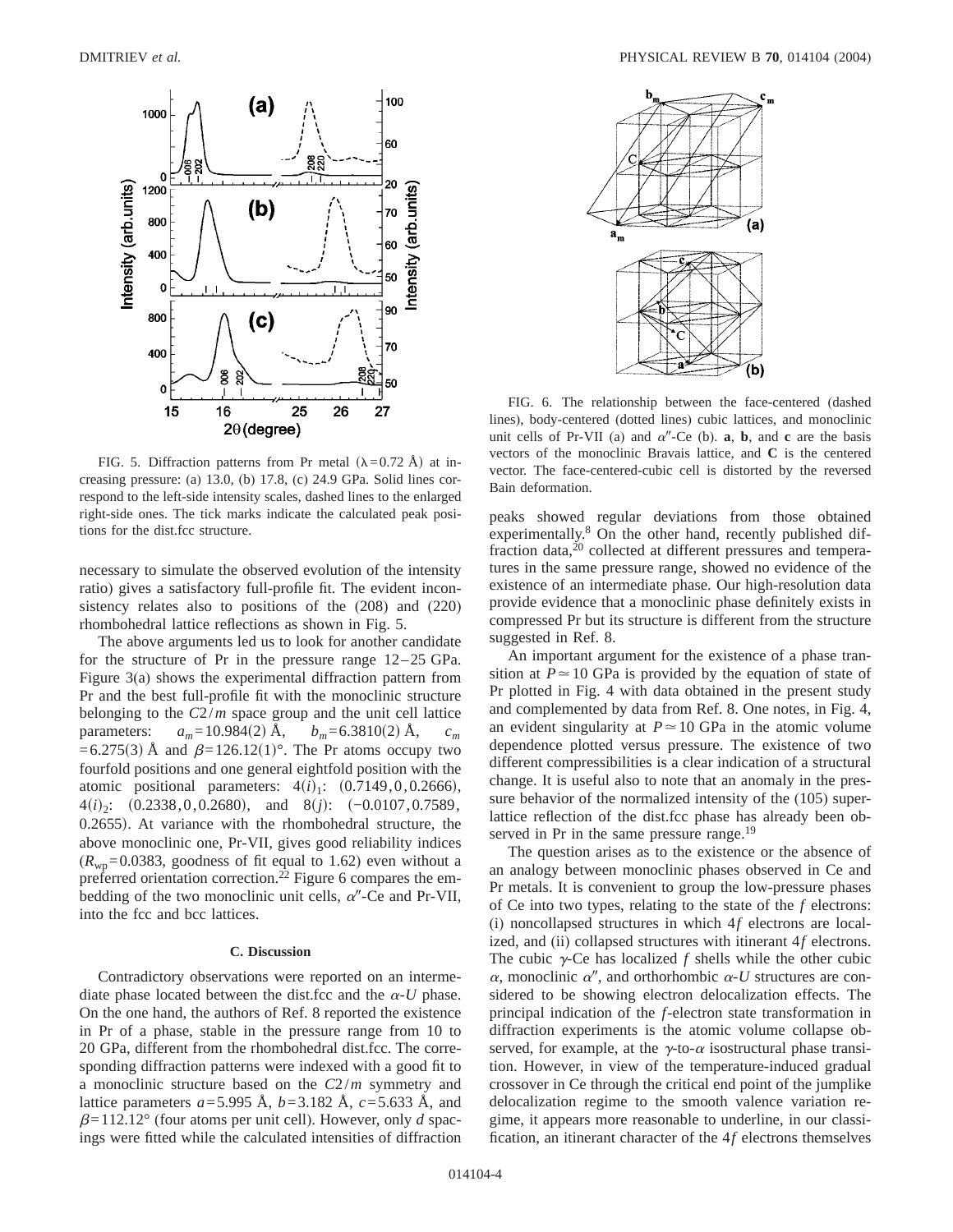rather than the magnitude of the volume discontinuity (collapse).

An important indication of the *f*-electron state in Pr is provided by the evident change of the Pr structure compressibility at the dist.fcc-to-monoclinic transition (Fig. 4). The almost continuous character of the latter and the preceding fcc-dist.fcc transformation does not allow one to conclude that there is an interatomic nature of such a change, but speaks in favor of the electronic shell modification, which transforms the "compressibility" of the atom itself. One notes the identical values of the bulk modulus,  $B_0$ , of monoclinic Ce  $(B_0=30.7 \text{ GPa})$  and Pr  $(B_0=30.5 \text{ GPa})$  metals, both differing remarkably from that of the  $\gamma$ -Ce  $(B_0=24.4 \text{ GPa})$ and fcc Pr-II  $[B_0=25.1 \text{ GPa (Ref. 20)}]$  structures. The "collapsed" cubic  $\alpha$ -Ce structure yields an intermediate value  $B_0$ =26.7 GPa. Such an analogy in the "elastic" properties of the Ce and Pr atoms in their monoclinic phases, along with data on the starting valence variation in cubic  $Pr<sub>1</sub><sup>23</sup>$  leads us to attribute the monoclinic Pr-VII structure to one with already itinerant 4*f* electrons but not to a "precollapsed" structure. The existence of an analogy in the corresponding atomistic mechanisms of the transformations as well will be shown in the following section.

#### **IV. PHENOMENOLOGICAL MODELS**

#### **A. Order parameters**

As a first step in unifying the preceding crystallographic description of the phases and transformations between them, let us express the basic vectors of the observed lowsymmetry monoclinic, orthorhombic, and rhombohedral structures as a function of the basic vectors  $a_i^f$  associated with the fcc lattice. It means that we will consider this latter as the parent phase. Such a choice is justified by the direct adjacent of all low-symmetry phases under consideration with the fcc phase.

From Fig.  $6(b)$ , one has for the monoclinic  $\alpha''$ -Ce unit cell

$$
\mathbf{a} = -\mathbf{a}_2^f + \mathbf{a}_3^f, \quad \mathbf{b} = \mathbf{a}_1^f - \mathbf{a}_2^f, \quad \mathbf{c} = \mathbf{a}_1^f + \mathbf{a}_2^f. \tag{1}
$$

The unit cell embedding scheme for the monoclinic Pr-VII [Fig. 6(a)] yields

$$
\mathbf{a}_m = -\mathbf{a}_2^f + \mathbf{a}_3^f, \quad \mathbf{b}_m = 2(\mathbf{a}_1^f - \mathbf{a}_2^f), \quad \mathbf{c}_m = \mathbf{a}_1^f + \mathbf{a}_2^f. \tag{2}
$$

The relationships between basis vectors of the cubic fcc, orthorhombic  $a$ -*U*, and rhombohedral dist.fcc structures are<sup>13</sup>

$$
\mathbf{a}_U = \mathbf{a}_1^f, \quad \mathbf{b}_U = -\mathbf{a}_2^f + \mathbf{a}_3^f, \quad \mathbf{c}_U = \mathbf{a}_2^f + \mathbf{a}_3^f, \tag{3}
$$

$$
\mathbf{a}_1^R = 2\mathbf{a}_1^f, \quad \mathbf{a}_2^R = 2\mathbf{a}_2^f, \quad \mathbf{a}_3^R = 2\mathbf{a}_3^f. \tag{4}
$$

Vectors  $\mathbf{a}_1^f = [011]$ ,  $\mathbf{a}_2^f = [101]$ , and  $\mathbf{a}_3^f = [110]$  in Eqs. (1)–(4) define the *primitive* fcc unit cell.

Following a standard procedure, one can find that order parameter  $\{\eta_i\}$  for transformations from the fcc parent phase to Pr-VII, dist.fcc, and  $\alpha$ <sup>"</sup>-Ce belongs to the *L* point of the fcc Brillouin zone (BZ) characterized by the wave vector  $\mathbf{k}_9^f = (\mathbf{b}_1^f + \mathbf{b}_2^f + \mathbf{b}_3^f)/2$  in Kovalev's notation,<sup>24</sup> while the order parameter  $\{\xi_i\}$  for the fcc-to- $\alpha$ -*U* transformation belongs to

the *X* point of BZ, characterized by  $\mathbf{k}_{10}^f = (\mathbf{b}_1^f + \mathbf{b}_2^f)/2$ . The corresponding atomic displacements, distorting the parent phase, represent eigenvectors of the transverse acoustic phonon modes  $L_3^-$  and  $X_5^-$  or, in the group-theoretical terms, they represent basis functions for the eight-dimensional irreducible representation  $L_3^-$  and six-dimensional  $X_5^-$  (see, for example, the tables in Ref. 25).

The equilibrium values of the eight-component order parameter  $(\eta_i, i=1 \text{ to } 8)$  describing the considered phases are

dist.fcc: 
$$
\eta_1/\sqrt{3} = \eta_2 = \eta_5/\sqrt{3} = \eta_6 = \eta_7/\sqrt{3} = \eta_8 = \eta \neq 0
$$
,  
 $\eta_3 = \eta_4 = 0$ ;  
 $\alpha''$ -Ce:  $\eta_1 \neq 0$ ,  $\eta_j = 0$  (j = 2 to 8);

Pr-VII:  $\eta_1 = \eta_3 = \eta_5 = \eta_7 = 0$ ,  $\eta_j \neq 0$  ( $j = 2, 4, 6, 8$ ). (5)

Among the 27 possible low-symmetry equilibrium states, one can find for the  $X_5^-$  order parameter ( $\xi_i$ , *i*=1 to 6) only one,

$$
\xi_1 \neq 0, \xi_j = 0 \quad (j = 2 \text{ to } 6),
$$
 (6)

which corresponds to a phase of orthorhombic symmetry *Cmcm* (Z=2), i.e., to the  $\alpha$ -*U* phase.<sup>25</sup> By definition,  $\eta_i$ =0 and  $\xi_i = 0$  for the fcc phase.

## **B. Phase diagram for cerium**

The introduction of Eqs. (5) and (6), along with transformation properties of the order parameter components ( $\eta_i$  and  $\xi$ <sub>*i*</sub>) by the matrices of the irreducible representations  $L_3^-$  and  $X_5$ , respectively, yield the effective Landau free energy for the fcc-to- $\alpha$ <sup>"</sup>-Ce and fcc-to- $\alpha$ -U transitions,

$$
F(\eta, \xi) = a_1 \eta^2 + a_2 \eta^4 + a_3 \eta^6 + b_1 \xi^2 + b_2 \xi^4 + b_3 \xi^6 + \gamma_1 \eta^2 \xi^2,
$$
\n(7)

in which the lowest degree biquadratic coupling between single-component effective order parameters  $\eta$  and  $\xi$  has been included. The coefficients  $a_3$  and  $b_3$  are assumed to satisfy the conditions  $a_3 > 0$ ,  $b_3 > 0$ , insuring the positive definiteness of  $F(\eta, \xi)$  for large values of  $\eta$  and  $\xi^{26}$  It is worth noting that the thermodynamic model (7) is "structurally stable," which means it is complete, and the principal predictions concerning the singularity types are valid, even if, for example, the maximal degree of the free-energy expansion is increased.27 The equations of state corresponding to the potential (7) are

$$
\frac{\partial F}{\partial \eta} = 2\eta \{a_1 + 2a_2\eta^2 + 3a_3\eta^4 + \gamma_1 \xi^2\} = 0,
$$
  

$$
\frac{\partial F}{\partial \xi} = 2\xi \{b_1 + 2b_2\xi^2 + 3b_3\xi^4 + \gamma_1 \eta^2\} = 0.
$$
 (8)

This shows that there are the following four possible equilibrium structures:

I: 
$$
\eta = 0
$$
;  $\xi = 0$  :  $\alpha$ -Ce(fcc);  
\nII:  $\eta = 0$ ,  $\xi_{1,2}^2 = (-b_2 \pm \sqrt{b_2^2 - 3b_1b_3})/3b_3$  :  $\alpha$ -U;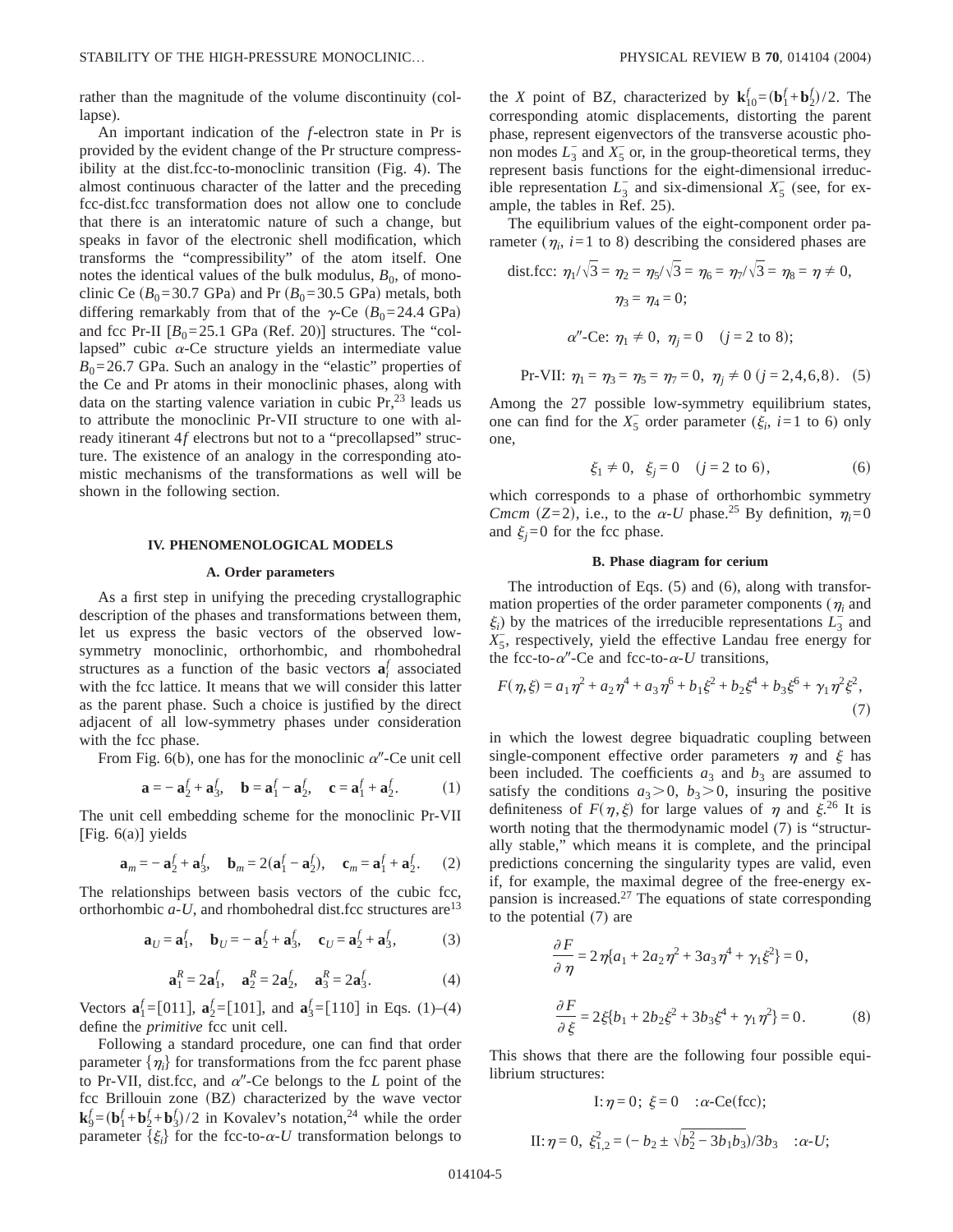

FIG. 7. (a) Phase diagram corresponding to the expansion (7) for  $a_2 < 0$ ,  $b_2 < 0$ ,  $\gamma_1 > 0$ . Full, dashed, and dash-dotted lines are, respectively, first-order, second-order transition, and limit of stability lines.  $T_i$  are three-phase points. Hatched and shadowed areas are the two-phase coexistence regions. The dotted lines show possible *P*-*T* axes arrangement. (b) The theoretical phase diagram as transformed to the *P*-*T* coordinate system and compared with experimental data on Ce. Thick arrows represent the data of the present work, asterisks show the points studied by the authors of Ref. 12 and discussed in the text. Striped high-pressure area shows schematically the stability domain of the bct phase.

III: 
$$
\xi = 0
$$
,  $\eta_{1,2}^2 = (-a_2 \pm \sqrt{a_2^2 - 3a_1 a_3})/3a_3$  :  $\alpha''$ -Ce;  
\nIV:  $\eta \neq 0$ ;  $\xi \neq 0$  :  $C2/m(Z = 4)$ . (9)

The stability domains of the phases listed in Eqs. (9) are determined by the inequalities

 $\mathbf{L}$ 

$$
\begin{vmatrix}\n\frac{\partial^2 F}{\partial \eta^2} & \frac{\partial^2 F}{\partial \eta \partial \xi} \\
\frac{\partial^2 F}{\partial \eta \partial \xi} & \frac{\partial^2 F}{\partial \xi^2}\n\end{vmatrix}
$$
\n= 16 $\eta^2 \xi^2 [4(a_2 + 3a_3 \eta^2)(b_2 + 3b_3 \xi^2) - \gamma_1^2] \ge 0,$   
\n
$$
\frac{\partial^2 F}{\partial \eta^2} = 8 \eta^2 (a_2 + 3a_3 \eta^2) \ge 0.
$$
\n(10)

They lead to different phase diagram topologies depending of the signs  $a_i$ ,  $b_i$ , and  $\Delta = 4a_2b_2 - \gamma_1^2$ <sup>26</sup>. In order to be congruous with the experimental observations, one should choose, for the discussion of Eqs. (8) and (10), the region in which both the fcc- $\alpha^{\prime\prime}$  and fcc- $\alpha$ -*U* transformations are of the first order. Figure 7(a) shows the phase diagram corresponding to  $a_2 < 0$ ,  $b_2 < 0$ ,  $\Delta > 0$  in the plane of the coefficients  $(a_1, b_1)$ , which are assumed to vary linearly as functions of two external variables *T* and *P*,

$$
a_1 = \alpha_1 (T - T_C) + \alpha_2 (P - P_C),
$$
  
\n
$$
b_1 = \beta_1 (T - T_C) + \beta_2 (P - P_C).
$$
 (11)

Note that the three phases (fcc,  $\alpha$ -*U*, and  $\alpha$ <sup>"</sup>-Ce) merge at the triple point  $T_1$ , and that the  $\alpha$ -U and  $\alpha''$ -Ce phases can be reached from the fcc phase across first-order transition lines. We do not discuss here the region of the phase diagram containing the other triple point,  $T_2$ , and two tricritical points since the relating monoclinic phase IV was not found experimentally in lanthanide metals.

The linear transformations (11) convert the diagram of Fig. 7(a) into a *P*-*T* diagram [Fig. 7(b)], which is more convenient to compare with experimental data. For such an operation we have used (i) data on positions of the two-phase regions fcc/ $\alpha$ -*U* and fcc/ $\alpha$ <sup>*"*</sup>-Ce mapped in our experiments (see above Sec. III) and shown by thick arrows in Fig. 7(b) and (ii) two points from Ref. 12 shown by asterisks. The hatched area on the high-pressure side of the phase diagram of Fig. 7(b) corresponds to the stability domain of a bodycentered-tetragonal phase experimentally observed by the authors of Ref. 28. The transformation into this latter is known to be induced by an order parameter different from those considered above.<sup>13</sup> For the sake of simplicity, and without loss of generality, we did not include it in our analysis.

Some comments are needed concerning a *semiquantitative* character of the phase diagram of Fig. 7(b) calculated in the framework of the model (7). First, the model (7) is a thermodynamic one and therefore takes into account no kinetic aspects of the transformations. This means, for example, that the considered model predicts a transformation starting at the pressure and temperature at which the energy of the initial state is equal to the energy of the final state (first-order transition lines in Fig. 7). However, in real systems, due to kinetic reasons, a transition starts at higher pressure and temperature, when these external parameters vary upward. Second, the model (7) is a phenomenological one and needs, in order to be quantitative, a sufficient set of experimental data, which is not the case for the transformations in the Ce metal. Nevertheless, it should be pointed out that all predicted tendencies can be considered to be reliable.

#### **C. Phase diagram for praseodymium**

The phenomenological model for Pr turns out to be more complicated than the one for Ce. The equilibrium relationships (5) show that both low-symmetry phases of praseodymium, namely dist.fcc and Pr-VII, are induced by the same order parameter  $\{\xi_i\}$ . This leads one to conclude that the corresponding *effective* order parameter, in contrast with the model considered in Sec. IV B for Ce, should be at least two-component. The advanced model deals with the effective Landau energy

$$
F(\eta, \xi_1, \xi_2) = a_1 \eta^2 + a_2 \eta^4 + a_3 \eta^6 + b_1(\xi_1^2 + \xi_2^2) + b_2(\xi_1^2 + \xi_2^2)^2
$$
  
+  $c(\xi_1^4 + \xi_2^4) + b_3(\xi_1^6 + \xi_2^6) + \gamma \eta^2(\xi_1^2 + \xi_2^2)$ . (12)

This model was analyzed earlier in Ref. 29. Here we will use some results of that comprehensive consideration. The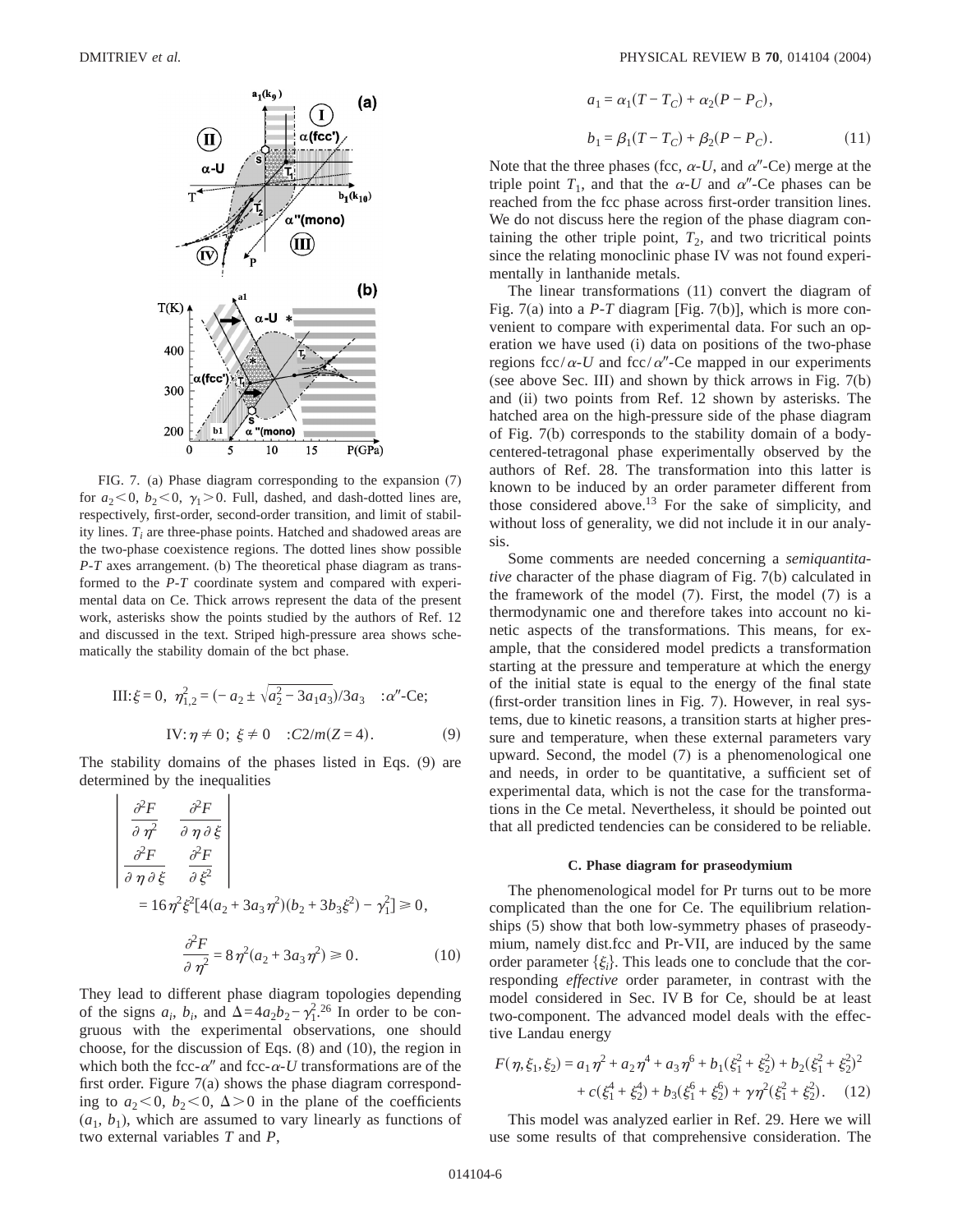

FIG. 8. Equilibrium phase diagrams associated with the orderparameter expansion defined by Eq. (12) for  $b_2+c>0$ ,  $c>0$ ,  $\gamma_1$  > 0. Full, dashed, and dotted lines have the same meaning as in Fig. 7. (a) Theoretical phase diagram; (b) diagram transformed to the *P*-*T* coordinate system and compared with experimental data from Ref. 11 (solid symbols) and supplemented by the dist.fccto-Pr-VII transition point found in the present study (open symbol).

equations of state corresponding to the potential (12) are

$$
\frac{\partial F}{\partial \eta} = 2\eta \{a_1 + 2a_2\eta^2 + 3a_3\eta^4 + \gamma(\xi_1^2 + \xi_2^2)\} = 0,
$$
  

$$
\frac{\partial F}{\partial \xi_i} = 2\xi_i \{b_1 + 2b_2(\xi_1^2 + \xi_2^2) + 2c\xi_i^2 + 3b_3\xi_i^4 + \gamma\eta^2\} = 0.
$$
 (13)

The system (13) has six solutions, four of which can be identified as the phases observed in Pr,

1: 
$$
\eta = 0
$$
;  $\xi_i = 0$  :Pr-II (fcc);  
\n2:  $\eta \neq 0$ ,  $\xi_i = 0$  :Pr-IV ( $\alpha$ -U);  
\n3:  $\eta = 0$ ,  $\xi_1 \neq 0$ ,  $\xi_2 = 0$  :Pr-III (dist.fcc);  
\n4:  $\eta \neq 0$ ;  $\xi_1 = \xi_2 \neq 0$  :Pr-VII (monoclinic). (14)

Figure 8(a) represents the phase diagram resulting from the minimization of the potential (12) in the plane of the phenomenological parameters 
$$
(a_1, b_1)
$$
, and Fig. 8(b) shows the same diagram converted, making use of the transformation (11), in the *P*-*T* coordinates. One can conclude that the theoretical diagram reproduces sufficiently well the topology of the experimental diagram of the Pr metal, where the room-temperature sequence of phases fcc-dist.fcc-monoclinic- $\alpha$ -*U* evolves to the fcc- $\alpha$ -*U* sequence at elevated temperature,

An important point to be mentioned is the compatibility of the partial phase diagram of Fig. 8, calculated in the framework of the model Eq. (12), with the whole phase dia-

therefore this latter phase dominates in the phase diagram.<sup>30</sup>

gram of Pr including the melting curve.<sup>31</sup> The transition line predicted for the  $1(\Pr-II)-to-2(\Pr-IV)$  transformation and extrapolated to higher temperatures and pressures intercepts the experimentally determined melting curve close to the triple point melt-fcc- $\alpha$ -U suggested by the authors of Ref. 31 at  $P \approx 24$  GPa and  $T \approx 1400$  K.

Another conclusion, worth noting as potentially useful for future microscopic considerations, results from a comparison of the theoretically predicted and experimentally observed character of the dist.fcc-to-Pr-VII phase transition. From our experiments, we have found this transformation to be weakly first-order. In the model (12), the character of this transition can be estimated from the width,  $\sigma$ , of the 3/4 coexistence region, limited by straight lines,  $29$ 

3: 
$$
a_1^{(3)} = \frac{4a_2c}{3b_3}
$$
,  
4:  $a_1^{(4)} = \frac{4a_2c - c^2}{3b_3}$ . (15)

By subtracting, one has

$$
\sigma = \frac{c^2}{3b_3}.\tag{16}
$$

According Eq. (16), the almost continuous character of the 3-4 (Pr-III–to–Pr-VII) phase transformation indicates, for Pr, a vanishing of the phenomenological parameter *c* in the Landau energy (12).  $\sigma$  is equal to zero for the second-order phase transition. One can note the existence, in the potential (12), of two fourth-degree terms: one,  $b_2$ , is the squared quadratic invariant; the other, *c*, is the basis invariant itself. In terms of atomic interactions, the first one represents fourparticle interactions, which can be reduced to the pairwise (central) ones, while the latter basis invariant represents more complex quadrupolar (noncentral) interactions. The vanishing of the *c* coefficient in the free energy (12) indicates a negligible role of the quadrupolar interatomic forces in the stabilization of the low-symmetry crystal structures in Pr.

## **D. Strain effect on the monoclinic and orthorhombic phase stability**

An important question, which this paper addresses, regards the origin and mechanism of a remarkable elastic field effect on the monoclinic and orthorhombic phase stability in Ce. In the Introduction, we mentioned the controversial situation when one body of literature claims that cubic  $\alpha$ -Ce transforms to the  $\alpha$ -*U* structure, but another body of work concludes with equal certainty that the transition is to a different, monoclinic structure. The authors of Ref. 12 demonstrated that the conflicting results obtained for the phases above 5 GPa arise from differing methods of sample preparation. They suggested that cold working, if applied to the metal at the preparation stage, somehow favors the small shear distortion, which, in turn, promotes the change in the phase sequence. In this and the following sections we will show, in the framework of the present group-theoretical and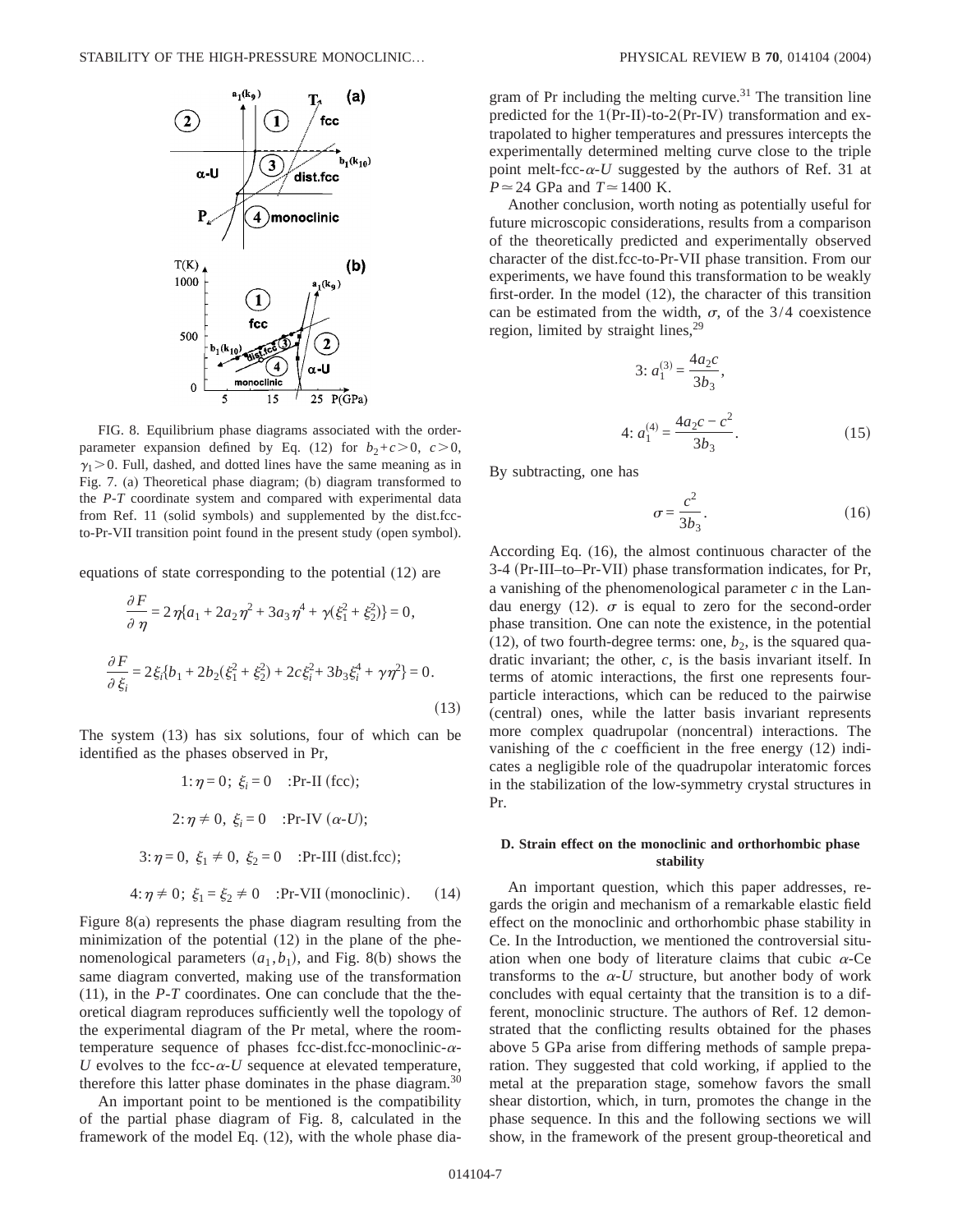thermodynamic theory, how an elastic field shifts the stability limits of the phases, and explain why this effect is especially pronounced for the  $\alpha''$ -Ce/ $\alpha$ -*U* phase boundary.

The strain effect can be foreseen by considering the mixed free-energy expansion

$$
\widetilde{F}(\eta, \xi, e_i) = F(\eta, \xi) + \frac{1}{2} c_{ij} e_i e_j + \gamma_2 \eta^2 e_i + \gamma_3 \xi^2 e_i, \quad (17)
$$

where  $F(\eta, \xi)$  is the effective order-parameter expansion, given by Eq. (7), associated with the  $\alpha-\alpha''$  and  $\alpha-\alpha-U$  phase transitions. The remaining terms in Eq. (17) express the free energy associated with the onset of homogeneous shear strains,  $e_i$ , induced by the phase transitions or by an external stress, and the coupling of  $e_i$  with the structural order parameters. The elastic energy contribution is restricted to a quadratic term due to its noncritical (nonsymmetry-breaking) character. The form of the coupling terms is determined by the symmetry properties of the primary order parameters  $\eta$ and  $\xi$ . Minimization with respect to  $e_i$  of  $\tilde{F}$  provides the equation of state

$$
\frac{\partial \tilde{F}}{\partial e_i} = \gamma_2 \eta^2 + \gamma_3 \xi^2 + c_{ij} e_j = 0, \qquad (18)
$$

which yields equilibrium relationships between order parameters and strain components in different phases,

$$
e_i^0 = -\frac{\gamma_2 \eta^2 + \gamma_3 \xi^2}{c_{ij}}.
$$
 (19)

Introducing it in Eq. (17) gives the renormalized form of  $\tilde{F}$ ,

$$
\widetilde{F}(\eta,\xi) = a_1 \eta^2 + \widetilde{a}_2 \eta^4 + a_3 \eta^6 + b_1 \xi^2 + \widetilde{b}_2 \xi^4 + b_3 \xi^6 + \widetilde{\gamma} \eta^2 \xi^2,
$$
\n(20)

where

$$
\tilde{a}_2 = a_2 - \frac{\gamma_2^2}{2c_{ij}}, \quad \tilde{b}_2 = b_2 - \frac{\gamma_3^2}{2c_{ij}}, \quad \tilde{\gamma} = \gamma_1 - \frac{\gamma_2 \gamma_3}{c_{ij}}.
$$
 (21)

In order to simplify our demonstration, let us consider the strain effect on the position of the point *S* [Fig. 7(b)] where the stability limit (spinodal line) of the  $\alpha$ -U phase with respect to the parent fcc phase joins the stability limit with respect to the  $\alpha$ <sup>"</sup>-Ce phase. The strain-induced shift of this point is characteristic, therefore, of both stability limit lines. Equations (10) yield the coordinates of the point *S* on the phase diagram of a stress-free sample,

$$
\left\{ a_1^0 = 0, \quad b_1^0 = \frac{b_2^2}{3b_3} \right\}.
$$
 (22)

A stress applied to or induced in the sample displaces this point along the  $b_1$  axis to a new position characterized by the same Eqs. (22) but with the renormalized parameter  $\tilde{b}_2$  [see Eq. (21)]. One can find the corresponding shift,  $\delta$ ,

$$
\delta = b_1^0(b_2) - b_1^e(\tilde{b}_2) = \frac{\gamma_3}{3c_{ij}b_3} \left\{ b_2 - \frac{\gamma_3}{4c_{ij}} \right\}.
$$
 (23)

For a weak repulsive interaction of the order parameter with strains ( $\gamma_3$ <0),  $\delta$  is positive (remember that *b*<sub>2</sub> < 0, *b*<sub>3</sub> > 0,  $c_{ii}$  > 0) and the point *S* is shifted towards the  $(a_1, b_1)$  coordinate system origin or, in terms of physically variable parameters, to higher temperatures [Fig. 7(b)]. Completely in accordance with this theoretical prediction, in the course of compressing, a stress-free Ce sample transforms, at room temperature and pressure around 7 GPa, into the  $\alpha$ -*U* phase, while a cold-worked (stressed) one undergoes the fcc-to- $\alpha''$ transformation. It is worth noting that the above consideration and its conclusions are applicable to Pr as well, since the substitution of the single-component order parameter  $\xi$ by the two-component one  $\{\xi_{1,2}\}\$ in the expansion (17) does not change the principal equations of the corresponding model.

#### **E. Transformation mechanisms and order-parameter genesis**

It remains to understand the special sensitivity of the  $\alpha''$  $-\alpha$ -*U* phase boundary with respect to external effects. For this goal, one should analyze, in the framework of an advanced model, the mechanisms of the fcc- $\alpha$ <sup>*''*</sup> and fcc- $\alpha$ -*U* transformations. The theory developed in the preceding sections for these transformations is a local one, which considers the fcc phase as a parent one. Although it provides an adequate description of the corresponding phase diagrams, a more general unifying description of all the lanthanide structures was proposed earlier in terms of displacive mechanisms occurring from a bcc parent structure.13 Such a picture was justified by the existence of a bcc phase below the melt in the phase diagrams of at least 11 lanthanide elements.<sup>6</sup> The displacive transformation mechanisms from the bcc structure were divided into two types: (i) variants of the Burgers mechanism<sup>32</sup> which give rise to hcp, dhcp, and 9*R* structures, and (ii) variants of the Bain deformation mechanism<sup>33</sup> which yield the fcc and bct structures. The monoclinic  $\alpha$ <sup>"</sup>-Ce and orthorhombic  $\alpha$ -*U* structures provide a link between the two preceding variants.

The bcc-hcp Burgers mechanism can be formulated in terms of antiparallel shifting of the atoms lying in the  $(110)_{\text{bcc}}$  planes along  $\pm$ [1<sup>*T*0</sup>]<sub>bcc</sub> directions. It leads to the orthorhombic  $\alpha$ -*U*-type structure (space group *Cmcm*, *Z*=2), which transforms into the hcp structure for the special shifts, supplemented by spontaneous deformations consisting in tensile and shear strains.<sup>34</sup> The bcc-fcc Bain deformation consists in stretching the bcc unit cell along one of the fourfold axes and compressing along the other fourfold axes.

Let us consider the interaction of the above two mechanisms destabilizing the bcc parent structure. The primary order parameter, which corresponds to the Burgers mechanism, belongs to the point  $N_b$  (vector  $\mathbf{k}_9^b = \mathbf{b}_3^b/2$ ) of the bcc BZ, and spans the six-dimensional irreducible representation  $N_4$ . Condensation of a single  $OP$  component (for example,  $\eta_1$ )  $\neq 0$ ,  $\eta_{2 \text{ to } 6} = 0$ ) induces the bcc- $\alpha$ -U structure transformation,13,34 which reduces the crystal class order by factor 6:  $\left[\frac{m\overline{3}m}{2}\right]/\left[\frac{mmm}{48/8}=6\right]$ . At the onset, this latter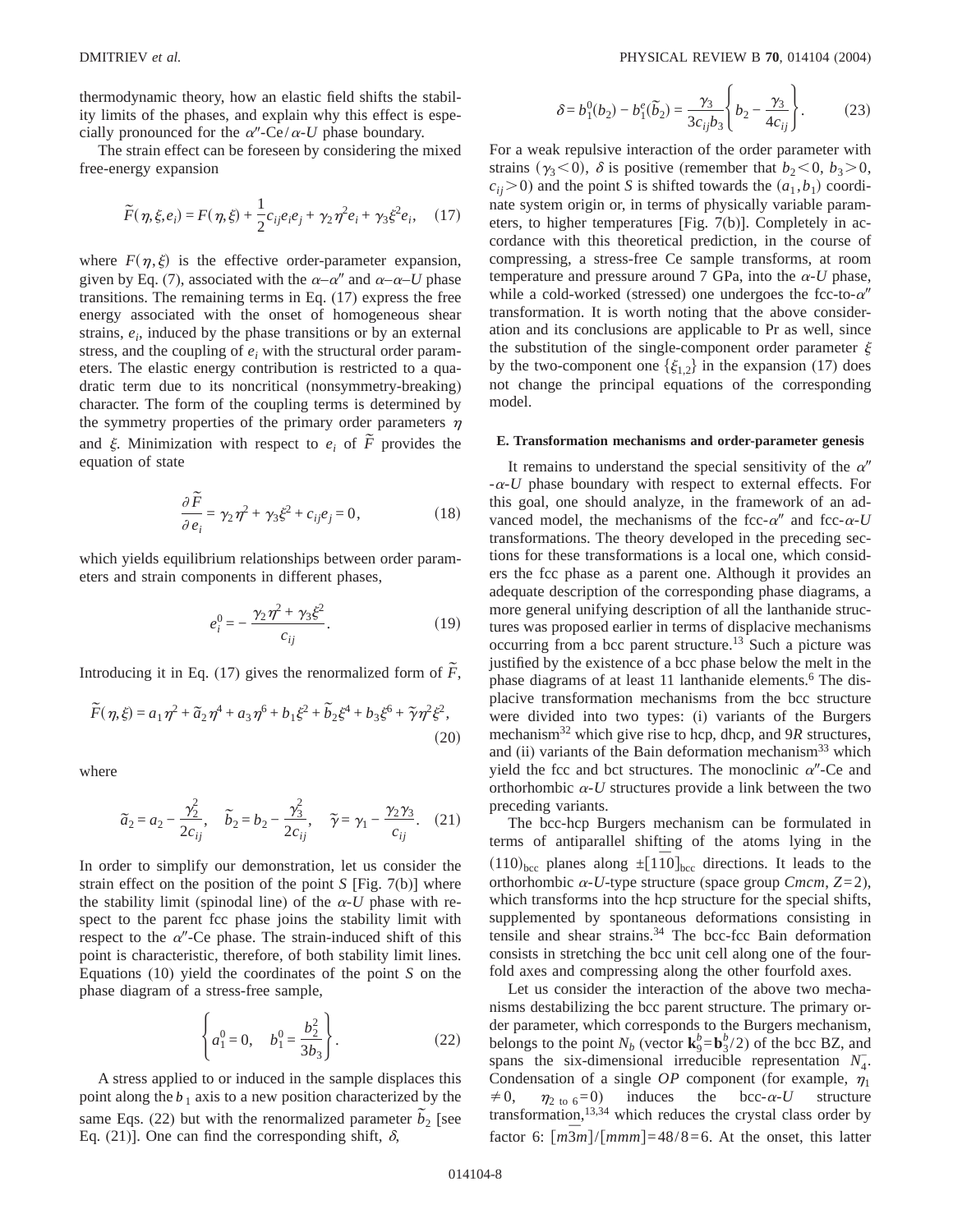

FIG. 9. Geometrical connection between the  $N<sub>b</sub>$  point of the bcc BZ (solid lines) and the  $X_f$  and  $L_f$  points of the fcc BZ (dotted lines; the Bain deformation is not applied).

reduction results, in the crystal, in six orientational domains of the orthorhombic phase, each corresponding to different single  $\eta_i \neq 0$ . The coincidence of the symmetry group *mmm* of the vector  $\mathbf{k}_9^b$  and the crystal class of the low-symmetry structure allows one to relate every orientational domain of the  $\alpha$ -*U* phase to the corresponding arm of the star  $\{ \mathbf{k}_9^{(i)} \}$  or to the corresponding single point of the sixfold  $N_b$  position. In the Ce metal, such destabilization of the bcc structure is forestalled by the distortion of the crystal with the Bain deformation mechanism, transforming the bcc structure to the fcc one. In the reciprocal space, the Bain deformation "splits" the sixfold  $N_b$ -point position of the bcc BZ to two,  $L_f$  and  $X_f$ , in the fcc BZ (Fig. 9). This means that the single transformation channel from the bcc structure to the  $\alpha$ -*U* structure branches, under the effect of the Bain deformation, into two nonequivalent channels, i.e., the single Burgers instability appears as two different instabilities if it is considered in terms of the fcc structure. The straightforward grouptheoretical procedure allows one to conclude that the final product of the transformation, appearing as one induced by an order parameter from the  $X_f$  point, is the  $\alpha$ -U structure, while the other one, resulting from the instability in the  $L_f$  point, is the  $\alpha$ <sup>"</sup>-Ce structure. In the other words,  $\alpha$ -U and  $\alpha$ <sup>"</sup>-Ce structures are the originally equivalent domains of the same orthorhombic phase distorted, due to its different orientation, in a different manner by the "external field" of the second order parameter (Bain deformation). The  $\alpha$ -U–to–  $\alpha$ "-Ce structure transformation appears, therefore, as a type of switching of domains. Such an interpretation of the  $\alpha$  $-U-\alpha''$  transformation character reasonably justifies the existence of such a low energetic barrier for the transformation process and, consequently, its elevated sensitivity with respect to external effects. The mechanism of the *elastic* field effect was considered in the preceding section.

#### **V. CONCLUSIONS**

Our x-ray-diffraction study definitely evidenced the existence of the monoclinic  $C2/m$   $(Z=8)$  phase, Pr-VII, in the pressure range 10–25 GPa, intermediate between the distorted fcc, Pr-III, and the orthorhombic, Pr-IV, phases. The symmetry analysis shows that the same phonon  $\overline{L_3}$  instability as for the fcc-dist.fcc and fcc- $\alpha$ "-Ce transformations induces the transition into the monoclinic Pr-VII phase. The phenomenological models proposed for the preceding transformations reproduce well the topology of the phase *P*-*T* diagrams of Ce and Pr, and relate the high lability of the  $\alpha''$ -Ce/ $\alpha$ -U phase boundary to the identity of their distortion mechanisms.

#### **ACKNOWLEDGMENTS**

Experimental assistance from the staff of ID30 and the Swiss-Norwegian Beam Lines at ESRF is gratefully acknowledged. Dr. T. Le Bihan is thanked for the fruitful discussions.

- <sup>1</sup>B. Johansson and A. Rosengren, Phys. Rev. B 11, 2836 (1975).
- 2W. B. Holzapfel, J. Alloys Compd. **223**, 170 (1995).
- <sup>3</sup> J. C. Duthie and D. G. Pettifor, Phys. Rev. Lett. **38**, 564 (1977).
- 4A. K. McMahan and D. A. Young, Phys. Lett. **105A**, 129 (1984).
- 5H. L. Skriver, Phys. Rev. B **31**, 1909 (1985).
- 6D. A. Young, *Phase Diagrams of the Elements* (Univ. California Press, Berkeley, 1991).
- 7N. Hamaya, Y. Sakamoto, H. Fujihisa, Y. Fujii, K. Takemura, T. Kikegawa, and O. Shimomura, J. Phys.: Condens. Matter **5**, L369 (1993).
- 8G. N. Chesnut and Y. K. Vohra, Phys. Rev. B **62**, 2965 (2000).
- <sup>9</sup> J. Akella, S. T. Weir, Y. K. Vohra, H. Prokop, S. A. Catledge, and G. N. Chesnut, J. Phys.: Condens. Matter **11**, 6515 (1999).
- 10H. K. Mao, R. M. Hazen, and P. M. Bell, J. Appl. Phys. **52**, 4572 (1981).
- 11Y. C. Zhao, F. Porsch, and W. B. Holzapfel, Phys. Rev. B **52**, 134 (1995).
- 12M. I. McMahon and R. J. Nelmes, Phys. Rev. Lett. **78**, 3884 (1997).
- 13V. P. Dmitriev, A. Yu. Kuznetsov, D. Machon, H.-P. Weber, and P.

Tolédano, Europhys. Lett. **61**, 783 (2003).

- 14A. P. Hammersley, S. O. Svensson, M. Hanfland, A. N. Fitch, and D. Hausermann, High Press. Res. **14**, 235 (1996).
- 15A. C. Larson and R. V. Von Dreele, *GSAS Technical Manual* (Los Alamos National Laboratory, Los Alamos, 1985–2000).
- 16K. A. Gschneidner, R. O. Elliot, and R. R. McDonald, J. Phys. Chem. Solids **23**, 555 (1962).
- <sup>17</sup> J. M. Léger, N. Yacoubi, and J. Loriers, J. Solid State Chem. **36**, 261 (1981).
- 18L. S. Olsen, L. Gerward, U. Benedict, and J.-P. Itié, Physica B & C **133B**, 129 (1985).
- 19W. A. Grosshans, Y. K. Vohra, and W. B. Holzapfel, Phys. Rev. Lett. **49**, 1572 (1982).
- $^{20}$ B. J. Baer, H. Cynn, V. Iota, C. S. Yoo, and G. Shen, Phys. Rev. B **67**, 134115 (2003).
- 21N. Hamaya, Y. Sakamoto, H. Fujihisa, Y. Fujii, K. Takemura, T. Kikegawa, and O. Shimomura, in *High Pressure Science and Technology—1993*, edited by S. C. Schmidt *et al.*, AIP Conf. Proc. No. 309 (AIP, New York, 1994), Pt. 1, p. 457.
- 22F. Porsch and W. B. Holzapfel, Phys. Rev. B **50**, 16 212 (1994).